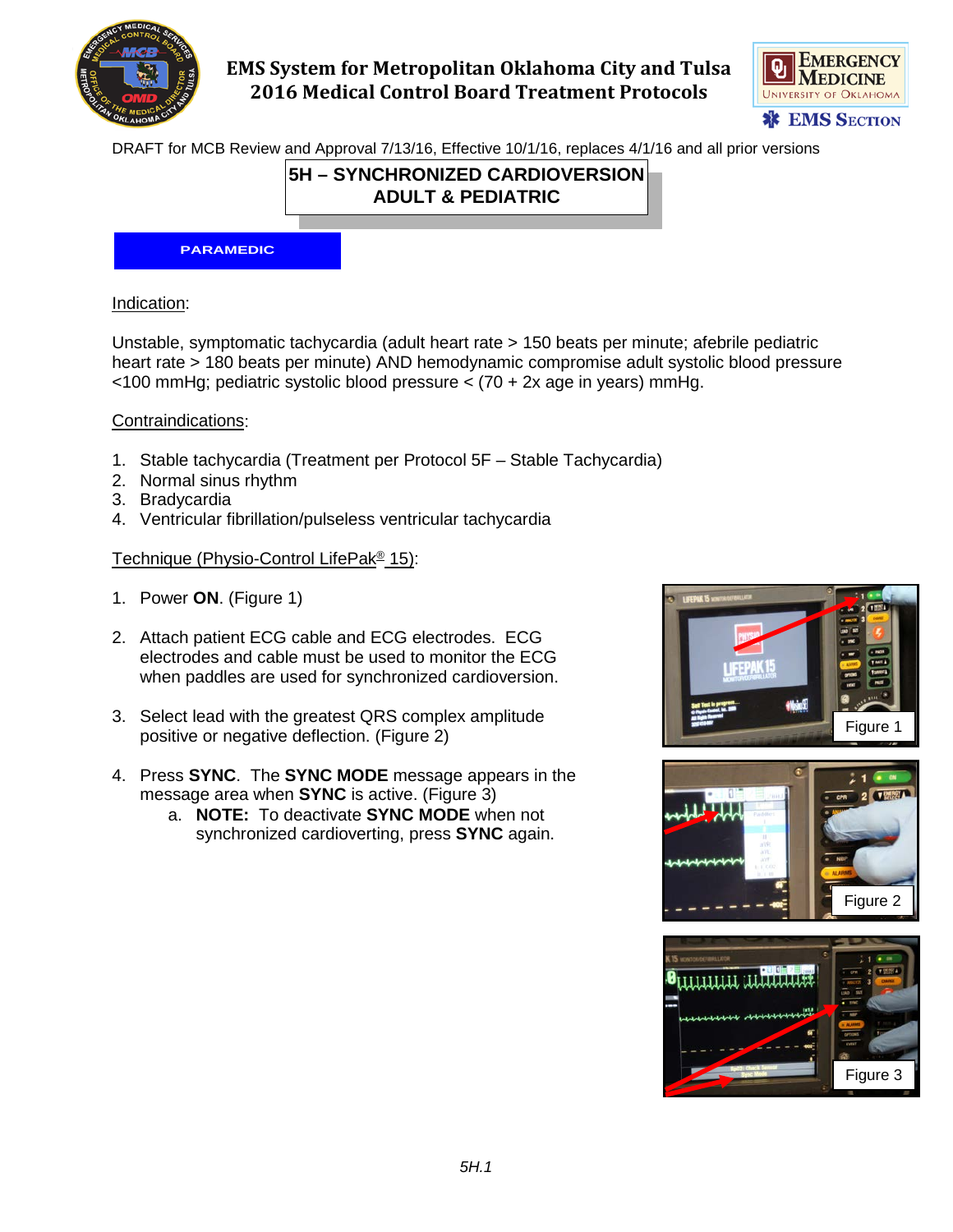

# **EMS System for Metropolitan Oklahoma City and Tulsa 2016 Medical Control Board Treatment Protocols**

**EMERGENCY** Q, **MEDICINE** UNIVERSITY OF OKLAHOMA **\* EMS SECTION** 

DRAFT for MCB Review and Approval 7/13/16, Effective 10/1/16, replaces 4/1/16 and all prior versions **Protocol 5H: Synchronized Cardioversion, Adult & Pediatric, cont.**

Technique (cont):

- 5. Observe the ECG rhythm. Confirm that a triangle sense marker ( $\blacktriangledown$ ) appears near the MIDDLE of each QRS complex. (Figure 4)
	- a. If the sense markers **DO NOT** appear or are displayed in the wrong location **(for example on the T – wave)** adjust **ECG SIZE** or select another lead. It is normal for the sense marker location to vary *slightly* on each QRS.
- 6. Connect the therapy electrodes to the therapy cable and confirm cable connection to the monitor/defibrillator. (Figure 5)
- 7. Prepare the patient's skin and apply therapy electrodes to the patient in the anterior-posterior chest wall position. (Figure 6)
- 8. Press **ENERGY SELECT** or rotate the **SPEED DIAL** to select the desired energy. (Figure 7) Per Protocol 5G – Tachycardia – Unstable, for adult synchronized cardioversion, begin at 100 joules energy. If unstable tachydysrhythmia persists, repeat synchronized cardioversion at escalating energy settings of 200 joules, 300 joules, 360 joules. For pediatric synchronized cardioversion, consult on-line medical control for treatment plan and energy settings.
- 9. Press **CHARGE**. While the monitor/defibrillator is charging a charging bar appears and a ramping tone sounds, indicating the charging energy level. When the monitor/defibrillator is fully charged, the screen displays available energy. (Figure 8)